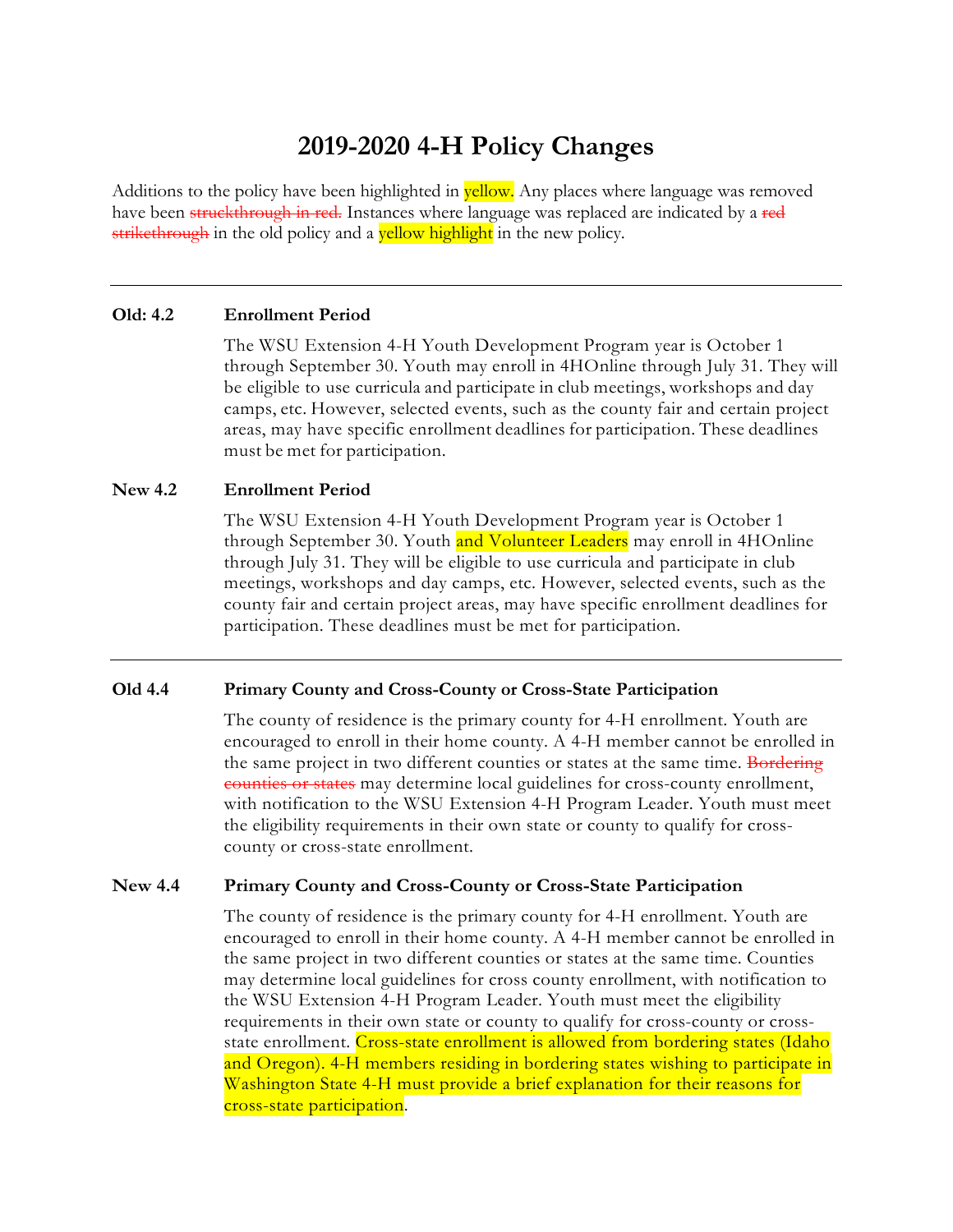### **Old 4.7 Consent to Participate in Impact Studies**

Following 4-H events and programs, youth may be asked to voluntarily participate in a 4-H evaluation to assess educational impact and life skill development gained from 4-H participation. Information gained will be utilized to help improve the WSU Extension 4-H Youth Development Program. There should be no known risks associated with these assessments. All information obtained will be reported as aggregated data.

Studies beyond program improvement surveys and those where results will be published must be submitted to the Office of Research Assurances for approval. Annual Faculty and Staff Performance Reports are not considered published.

# **New 4.7 Consent to Participate in Impact Studies**

Following 4-H events and programs, youth may be asked to voluntarily participate in a 4-H evaluation to assess educational impact and life skill development gained from 4-H participation. Information gained will be utilized to help improve the WSU Extension 4-H Youth Development Program. There should be no known risks associated with these assessments. All information obtained will be reported as **anonymized** aggregate data.

Studies beyond program improvement surveys and those where results will be published must be submitted to the Office of Research Assurances for approval. Annual Faculty and Staff Performance Reports are not considered published.

# **Old: 4.10 Member Reasonable Accommodation**

Individuals with Disabilities: Reasonable accommodations are available for participants, members, volunteers, and those attending 4-H sponsored events with a documented disability. If an individual has a disability and needs reasonable accommodations to fully participate in 4-H program, the individual should contact their local Extension office. All accommodations MUST be approved through the State 4-H office. The federal regulations state: "Shall provide auxiliary aids to persons with impaired sensory, manual, or speaking skills, where necessary to afford such persons an equal opportunity to benefit from the services." WSU Extension is under this mandate to provide the services and assistance necessary. 4-H participants may require special accommodations in order to attend a 4-H event / program. WSU Extension is required by law to make a reasonable effort to provide such accommodation.

# **New: 4.10 Member Reasonable Accommodation**

Individuals with Disabilities: Reasonable accommodations are available for participants, members, volunteers, and those attending 4-H sponsored events with a documented disability. If an individual has a disability and needs reasonable accommodations to fully participate in 4-H program, the individual should contact their local Extension office. All accommodations MUST be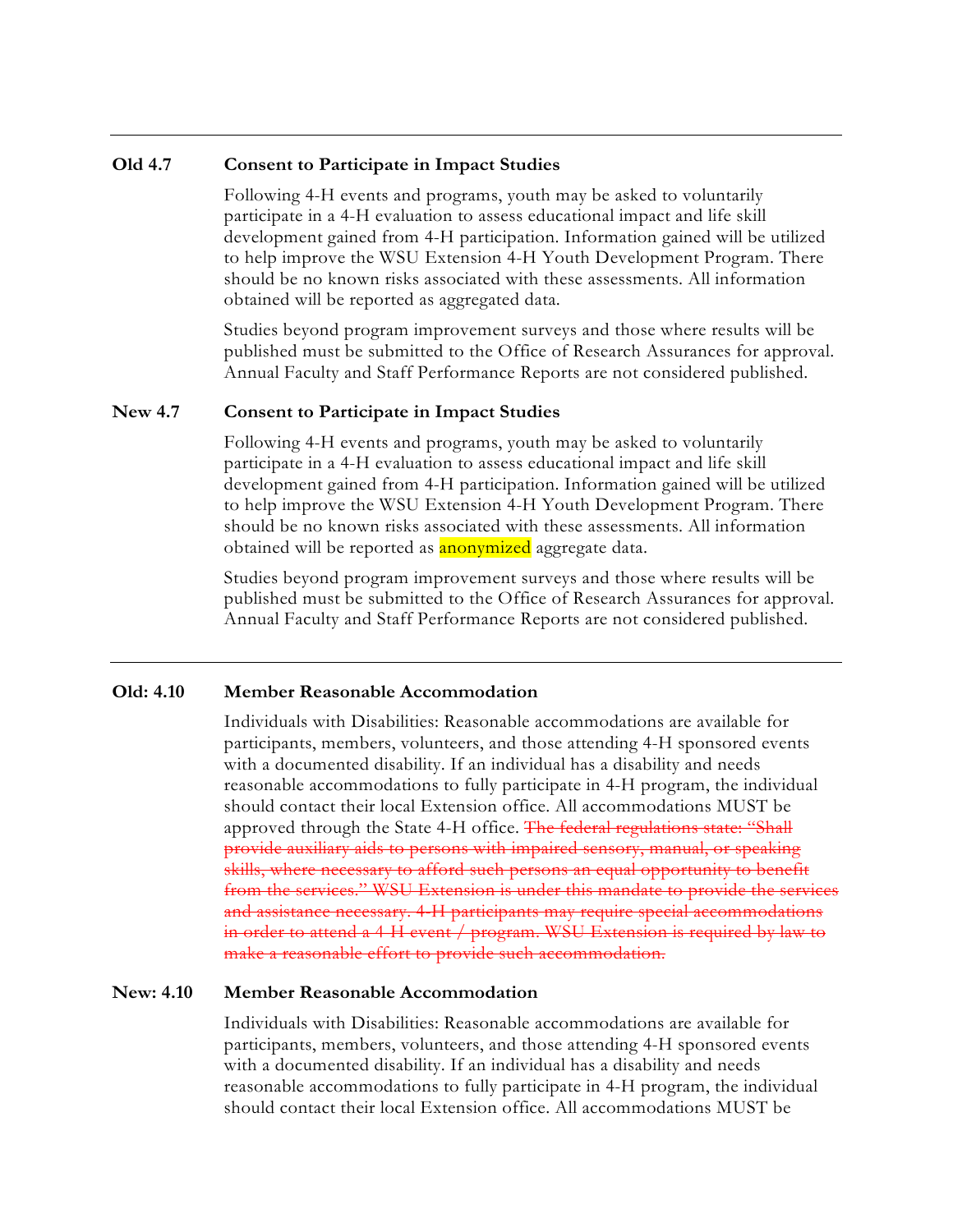approved through the State 4-H office.

### **Old: 5.1.1 4-H Contact**

Individuals that come in contact with the 4-H program through office visits, recruitment efforts, exhibits or displays, ceremonies, etc., but are not inputted into the 4-H enrollment management system.

### **New: 5.1.1 4-H Contact**

Individuals that come in contact with the 4-H program through office visits, recruitment efforts, exhibits or displays, ceremonies, etc., but are not currently in the 4-H enrollment management system.

### **Old: 6.4 Club Names**

Any organization that functions for the purpose of furthering 4-H objectives and programs and has been formally authorized to use the 4-H name and emblem by the appropriate representative of the Cooperative Extension Service must have names that:

- Are specific to the 4-H club or organization either through a unique name or by identifying the county or location. Examples: Share-N-Win 4-H Club (unique name); Calvert County 4-H Horse Club (generic name with county)
- Are not overly religious or represent the beliefs of one denomination over another
- Do not imply that membership is limited or exclusive
- Are not offensive or generally seen as demeaning to any group protected by equal opportunity regulations

#### **New: 6.4 Club Names**

Any organization that functions for the purpose of furthering 4-H objectives and programs and has been formally authorized to use the 4-H name and emblem by the appropriate representative of the Cooperative Extension Service must have names that:

- Are specific to the 4-H club or organization either through a unique name or by identifying the county or location. Examples: Share-N-Win 4-H Club (unique name); Calvert County 4-H Horse Club (generic name with county)
- Do not promote or represent the beliefs of one religion or denomination over another
- Do not imply that membership is limited or exclusive
- Are not offensive or generally seen as demeaning to any group protected by equal opportunity regulations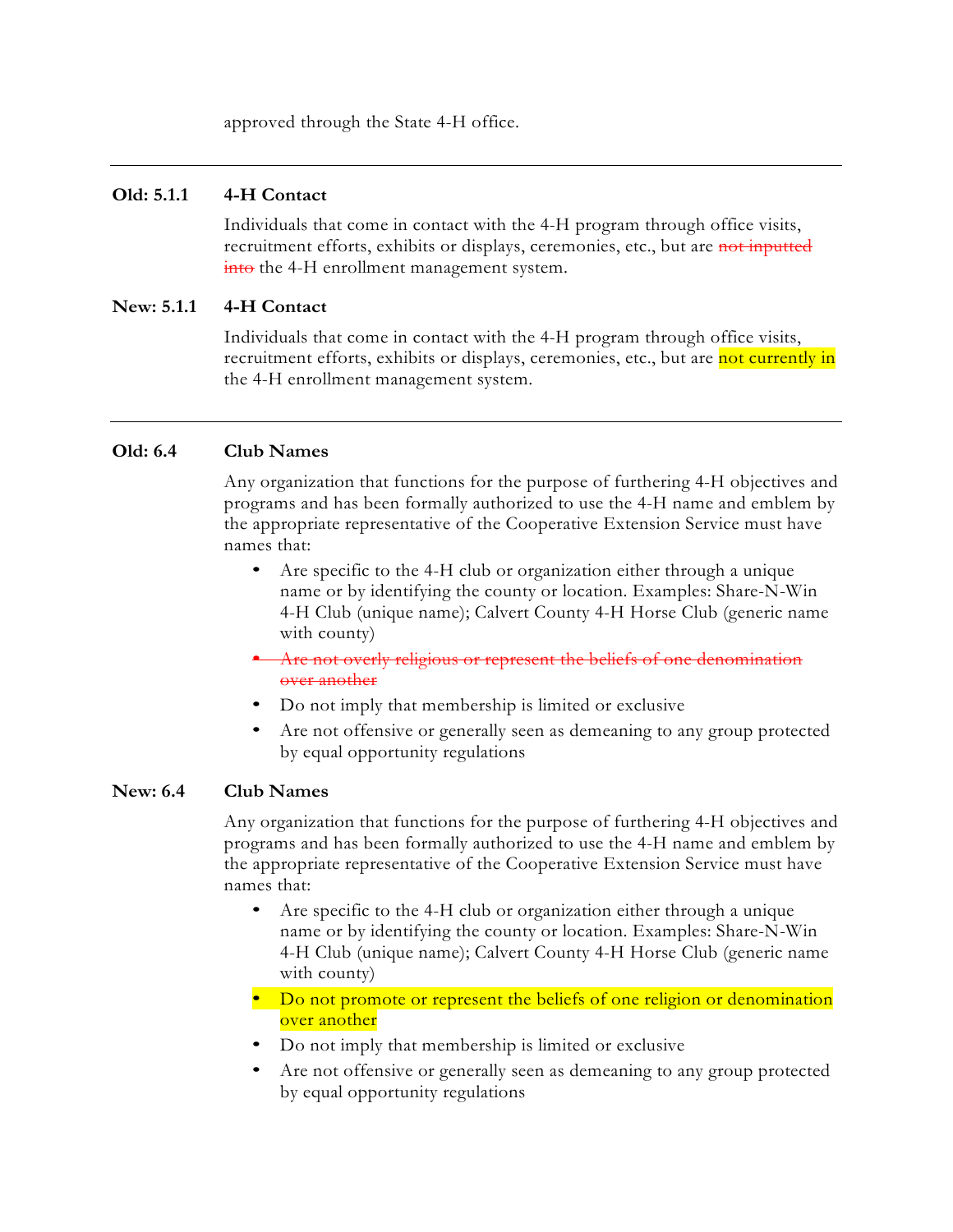# **Old: 7.14 Being a 4-H Volunteer is a Privilege, Not a Right**

Volunteerism is crucial to the success of the WSU Extension 4-H Youth Development Program. Volunteering with youth and other adults in the WSU Extension 4-H Youth Development Program is a privilege and responsibility, not a right.

# **7.14.1 Investigation**

Whenever unacceptable behavior is observed and/or reported, the WSU Extension 4-H Faculty and/or staff may conduct an investigation by implementing the Volunteer Conflict Management System. At any point during the conduct investigation, WSU Extension may place a volunteer on suspension.

# **7.14.2 Corrective Action**

If after a Conduct Documentation Form and investigation have taken place, behavior has been determined to be in violation of the Washington 4-H Adult Valuable Partnership Agreement, state and federal law, or polices set forth by the WSU, state, and county 4-H policies, corrective or disciplinary action may occur. Corrective actions may be imposed by the WSU Extension 4-H Faculty and/or staff.

# **New: 7.14 Being a 4-H Volunteer is a Privilege, Not a Right**

Volunteerism is crucial to the success of the WSU Extension 4-H Youth Development Program. Volunteering with youth and other adults in the WSU Extension 4-H Youth Development Program is a privilege and responsibility, not a right.

# **7.14.1 Conduct Review**

Whenever unacceptable behavior is observed and/or reported, the WSU Extension 4-H Faculty and/or staff may  $\frac{d}{d}$  a conduct review by implementing the Volunteer Conflict Management System. At any point during the conduct review, WSU Extension may place a volunteer on suspension.

# **7.14.2 Corrective Action**

If after a Conduct Documentation Form and **conduct review** have taken place, behavior has been determined to be in violation of the Washington 4-H Adult Valuable Partnership Agreement, state and federal law, or polices set forth by the WSU, state, and county 4-H policies, corrective or disciplinary action may occur. Corrective actions may be imposed by the WSU Extension 4-H Faculty and/or staff.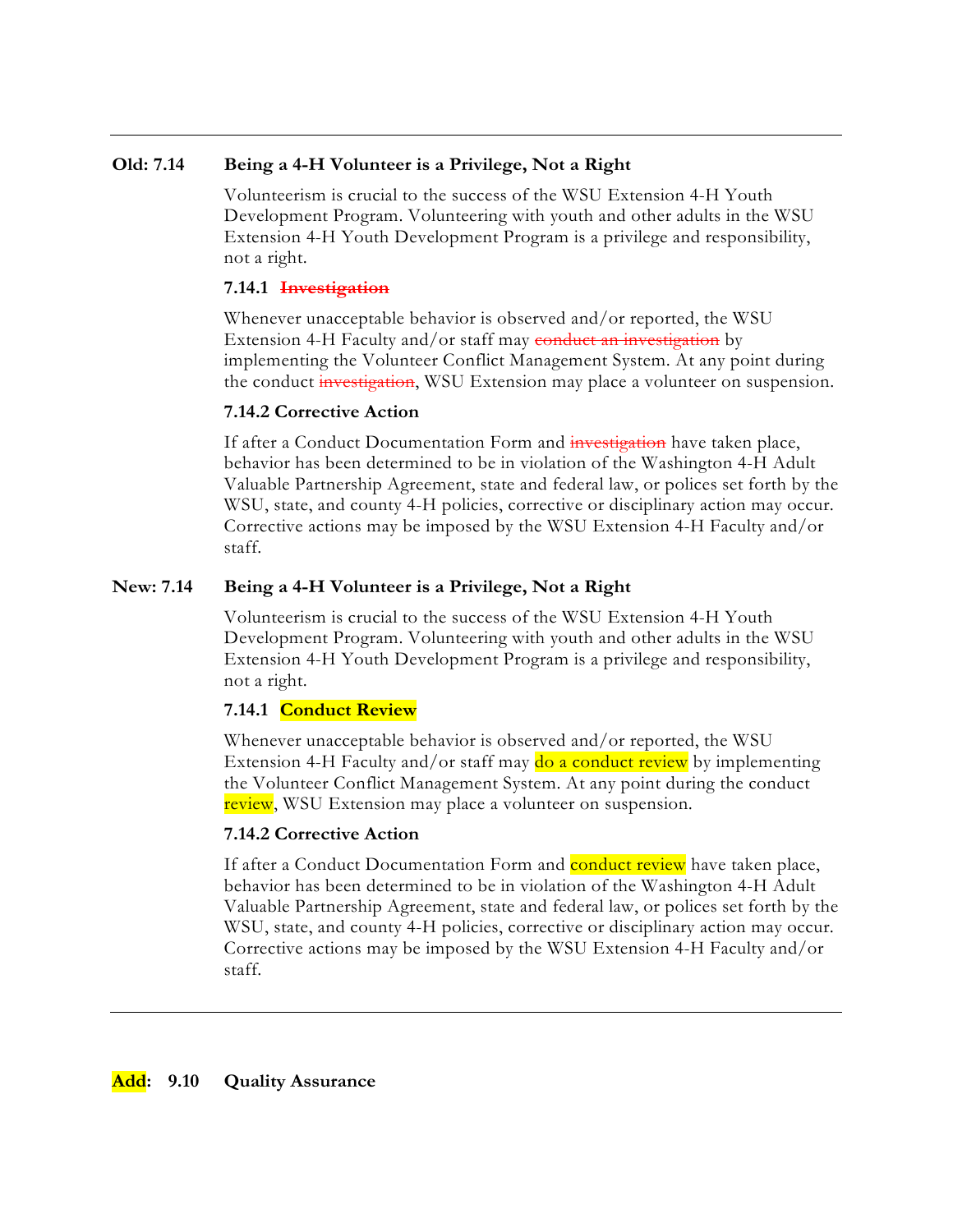It is recommended that 4-H members enrolled in food animal projects should participate in quality assurance training. Washington State 4-H recommends Youth for the Quality Care of Animals curriculum emphasizing food safety/consumer protection, animal well-being and life-skill development. Other nationally recognized programs include Beef Quality Assurance (BQA), Pork Quality Assurance Plus (PQA Plus) and Sheep Safety Quality Assurance (SSQA). All programs listed are developed and/or supported by national commodity groups and major animal harvest facilities designed as a step to facilitate consumer confidence. It is also recommended that youth complete the Producer Affidavit and Health Record for their food animal project. The Producer Affidavit and Health Record alone does not meet Quality Assurance expectations. It is a supporting document of a complete food animal quality assurance educational program providing verification of animal treatment withdrawals and feed compliance.

#### **Old: 10.9 4-H Shooting Sports**

Leaders in 4-H Shooting Sports projects must complete the 4-H State Shooting Sports Instructor Training. In Shooting Sports projects, lead instructors must be a minimum of 21 years old; assistant instructors must be at least 18 years old; and teen leaders must be at least 14 years old. Shooting Sports members and leaders must wear appropriate hearing protection.

#### **New: 10.9 4-H Shooting Sports**

Leaders in 4-H Shooting Sports projects must complete the 4-H State Shooting Sports Instructor Training. In Shooting Sports projects, lead instructors must be a minimum of 21 years old; assistant instructors must be at least 18 years old; and teen leaders must be at least 14 years old. Shooting Sports members and leaders must wear appropriate hearing protection. A Washington 4-H member may not enroll in shooting sports projects without direct supervision of a certified instructor in the project area and discipline. All 4-H Shooting Sports policies can be found on the WA 4-H web page: insert webpage here, or by contacting the WSU Extension 4-H Youth Development Program State Office.

#### **Old: 11. Financial Management**

Once a 4-H club/program/group (group includes 4-H Leaders Councils and their committees) receives its charter, the county Extension office will complete an application for an Employer Identification Number (EIN). The EIN is required to identify the 4-H club/program/group as a non-profit legal entity to facilitate the acceptance of donations and revenue, to process payment of expenses, and to complete annual reporting. As such, there are specific financial practices that must be followed. Each club/group that maintains a treasury, accepts donations, or handles money is required to open a bank account. Each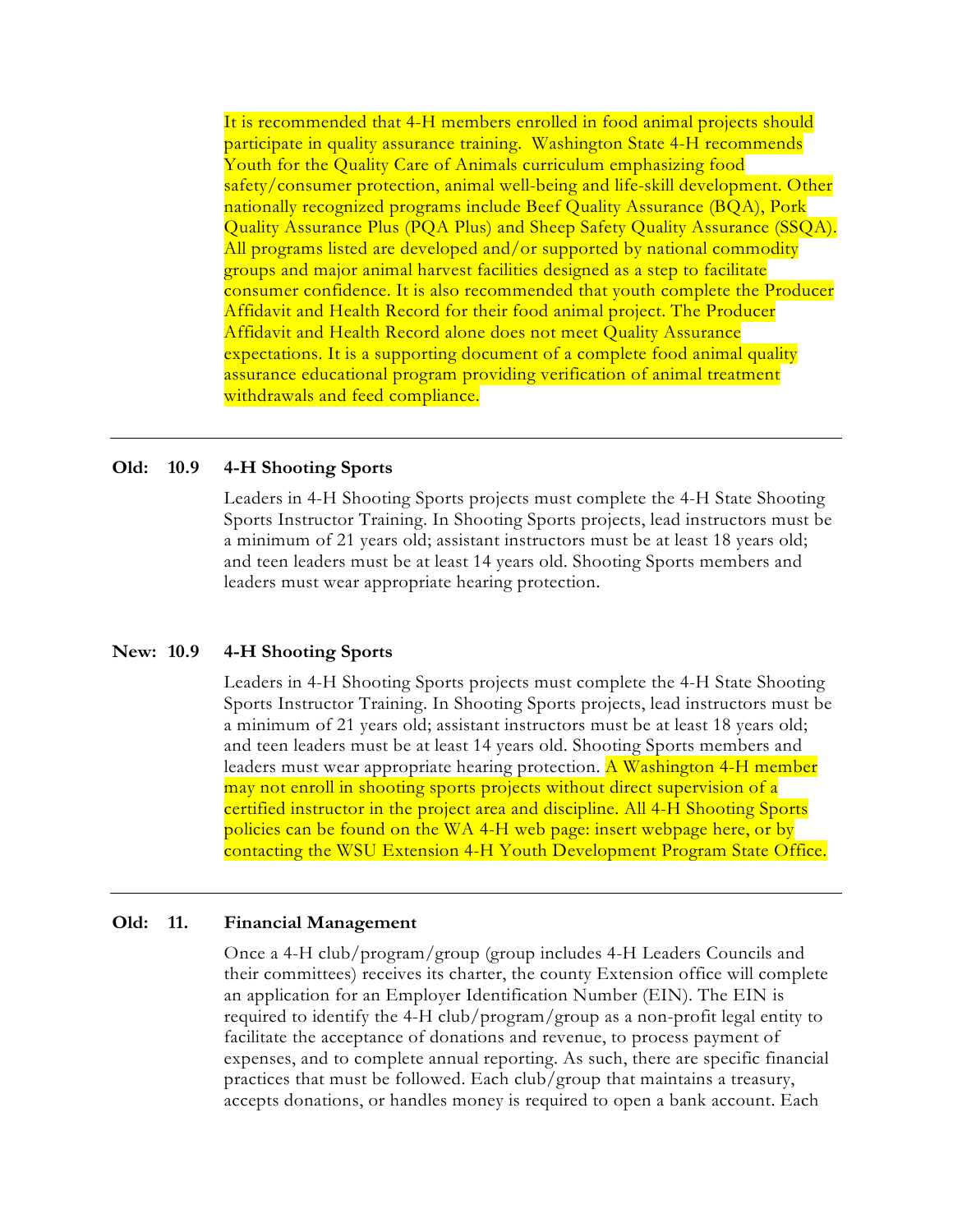bank account must be named "WSU 4-H, (name of your club/program/group) 4-H Club/Group, (leader's address)." 4-H Funds may only be handled by certified 4-H volunteers. All accounts that involved groups not organized as a 4-H club (i.e., 4-H Council, Program Groups, etc.) must have an Extension faculty or staff (WSU Employee) on their account as an approved signer. For more information, please review the Club Treasurer Handbook and/or Club Treasurer Handbook – Leader's Guide.

### **New: 11. Financial Management**

Once a 4-H club/program/group (group includes 4-H Leaders Councils and their committees) receives its charter, the county Extension office will complete an application for an Employer Identification Number (EIN). The EIN is required to identify the 4-H club/program/group as a non-profit legal entity to facilitate the acceptance of donations and revenue, to process payment of expenses, and to complete annual reporting. As such, there are specific financial practices that must be followed. Each club/group that maintains a treasury, accepts donations, or handles money is required to open a bank account. Each bank account must be named "WSU 4-H, (name of your club/program/group) 4-H Club/Group, (leader's address)." 4-H Funds may only be handled by certified 4-H volunteers. All accounts that involved groups not organized as a 4- H club (i.e., 4-H Council, Program Groups, etc.) must have an Extension faculty or staff (WSU Employee) on their account as an approved signer. Mobile banking is NOT ALLOWED for any 4-H account. For more information, please review the Club Treasurer Handbook and/or Club Treasurer Handbook – Leader's Guide.

# **Old: 11.3 Budgeting**

At the beginning of each program year (October 1), each club/group determines its goals and develops a budget to reach those goals. This involves estimating the amount of funds needed, to meet those goals and deciding how to raise the amount needed. Budgeting examples are available in the  $C<sub>0231</sub>$  and  $C<sub>1059E</sub>$ publications.

# **New: 11.3 Budgeting**

At the beginning of each program year (October 1), each club/group determines its goals and develops a budget to reach those goals. This involves estimating the amount of funds needed, to meet those goals and deciding how to raise the amount needed. Budgeting examples are available in the CTH and CTHLG publications.

#### **Old: 11.4.2 Expenditures**

Expenditures of funds must be approved by the club/group members. All payments must be accompanied by an itemized receipt that documents the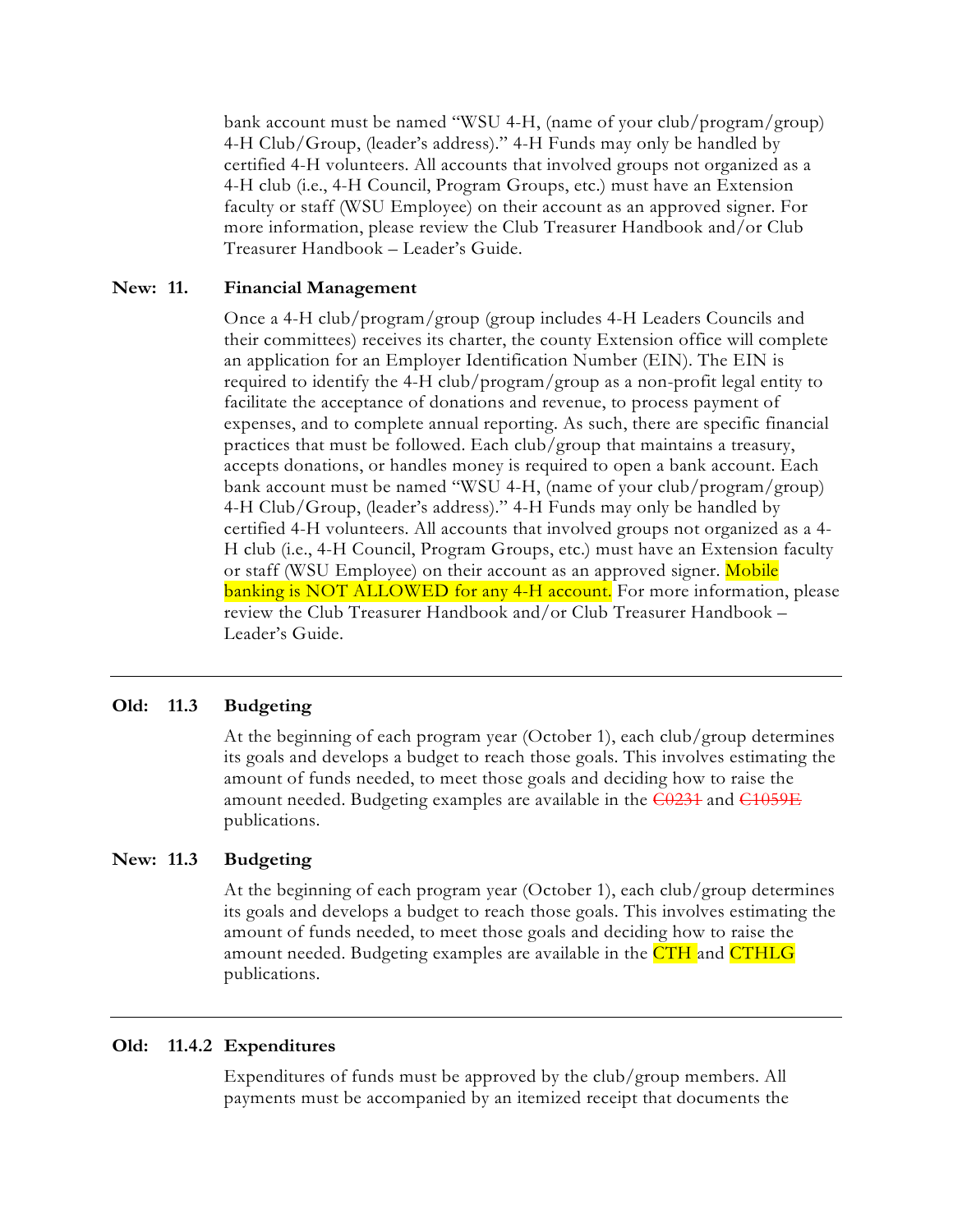expense. Payments are made using a checking account or debit card (whenever necessary). Use of a debit card requires more diligence in documenting a purchase; follow the process indicated in  $\angle 69231$  and  $\angle 64959E$ . In the rare event that an expense has to be paid in cash, clubs may do so; however, to pay with cash, refer to  $\overline{C0231}$  and  $\overline{C1059E}$  for the correct process to follow.

- o A club/program may NOT pay an expense when they do not have enough money to pay for it (i.e., overdrawing the account).
- o Payment for goods and services for non-members (anyone not a youth member or enrolled volunteer) in the club/group (i.e., parents, siblings, etc.) is not appropriate and may not be paid; for group orders, prepayment of these expenses by parents, for instance, is considered loaning club funds and is not allowed. For example, if your club is buying club Tshirts and parents want to order a T-shirt, the club must collect payment for those items prior to placing the order.
- o All checks must have two signatures. Checking accounts do not need to be set up to REQUIRE two signatures at the bank. A second signer for 4-H purposes can sign above or below the signature line to demonstrate the expenditure has been reviewed and is appropriate.
- o All debit card transactions should include a signature on the receipt to demonstrate the expenditure has been reviewed and is appropriate. Additionally, if the debit card will be distributed for use by Certified Volunteers within the club, a log sheet that documents check out and check in of the card must be maintained.
- o Any custom apparel or other custom merchandise must include the 4-H Clover in the design. The inclusion of the clover assists the organization to inform the public we are members of the 4-H program. Each custom design, additionally, must be approved by your Extension 4-H Office.
- o For guidance on the determination of acceptable use of funds, refer to the CTH and/or CTHLG

# **New: 11.4.2 Expenditures**

Expenditures of funds must be approved by the club/group members. All payments must be accompanied by an itemized receipt that documents the expense. Payments are made using a checking account or debit card (whenever necessary). Use of a debit card requires more diligence in documenting a purchase; follow the process indicated in CTH and CTHLG. In the rare event that an expense has to be paid in cash, clubs may do so; however, to pay with cash, refer to CTH and CTHLG for the correct process to follow.

- o A club/program may NOT pay an expense when they do not have enough money to pay for it (i.e., overdrawing the account).
- o Payment for goods and services for non-members (anyone not a youth member or enrolled volunteer) in the club/group (i.e., parents, siblings, etc.) is not appropriate and may not be paid; for group orders, prepayment of these expenses by parents, for instance, is considered loaning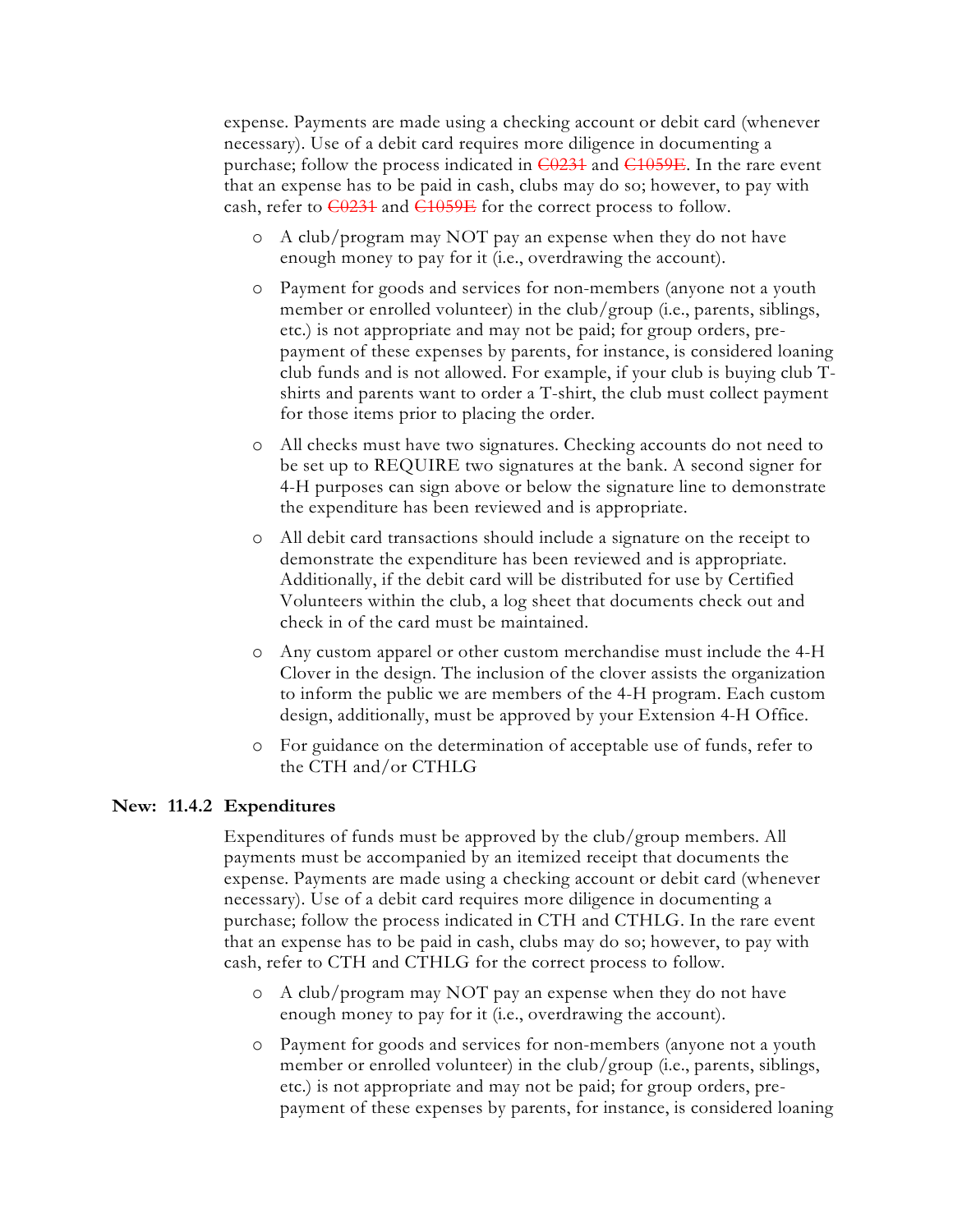club funds and is not allowed. For example, if your club is buying club Tshirts and parents want to order a T-shirt, the club must collect payment for those items prior to placing the order.

- o All checks must have two signatures. Checking accounts do not need to be set up to REQUIRE two signatures at the bank. A second signer (the second signer may either be a 4-H member or a certified 4-H volunteer) for 4-H purposes can sign above or below the signature line to demonstrate the expenditure has been reviewed and is appropriate.
- o All debit card transactions should include a signature on the receipt to demonstrate the expenditure has been reviewed and is appropriate. Additionally, if the debit card will be distributed for use by Certified Volunteers within the club, a log sheet that documents check out and check in of the card must be maintained.
- o Any custom apparel or other custom merchandise must include the 4-H Clover in the design. The inclusion of the clover assists the organization to inform the public we are members of the 4-H program. Each custom design, additionally, must be approved by your Extension 4-H Office.
- o For guidance on the determination of acceptable use of funds, refer to the CTH and/or CTHLG

# **Old 11.5.4 Annual Financial Summary**

The Annual Financial Summary must include a report of funds, banking information (including a current copy of the signature card(s) for the accounts referenced in the report), and a list of any donors giving \$5,000 or more to the group. Any club/group that does not maintain a treasury or handle money must submit an Annual Financial Summary that states, "We do not handle funds in our club."

#### **New 11.5.4 Annual Financial Summary**

The Annual Financial Summary must include a report of funds, banking information (including a current copy of the signature card(s), or letter/notification from the bank including the names of signers, for the accounts referenced in the report), and a list of any donors giving \$5,000 or more to the group. Any club/group that does not maintain a treasury or handle money must submit an Annual Financial Summary that states, "We do not handle funds in our club."

#### **Old: 11.6 Extension Responsibilities**

Upon receipt of club/group financial reports, the Extension 4-H Office will:

- Obtain an EIN for each chartered club/group.
- Add/update the club/group to the annual Washington State University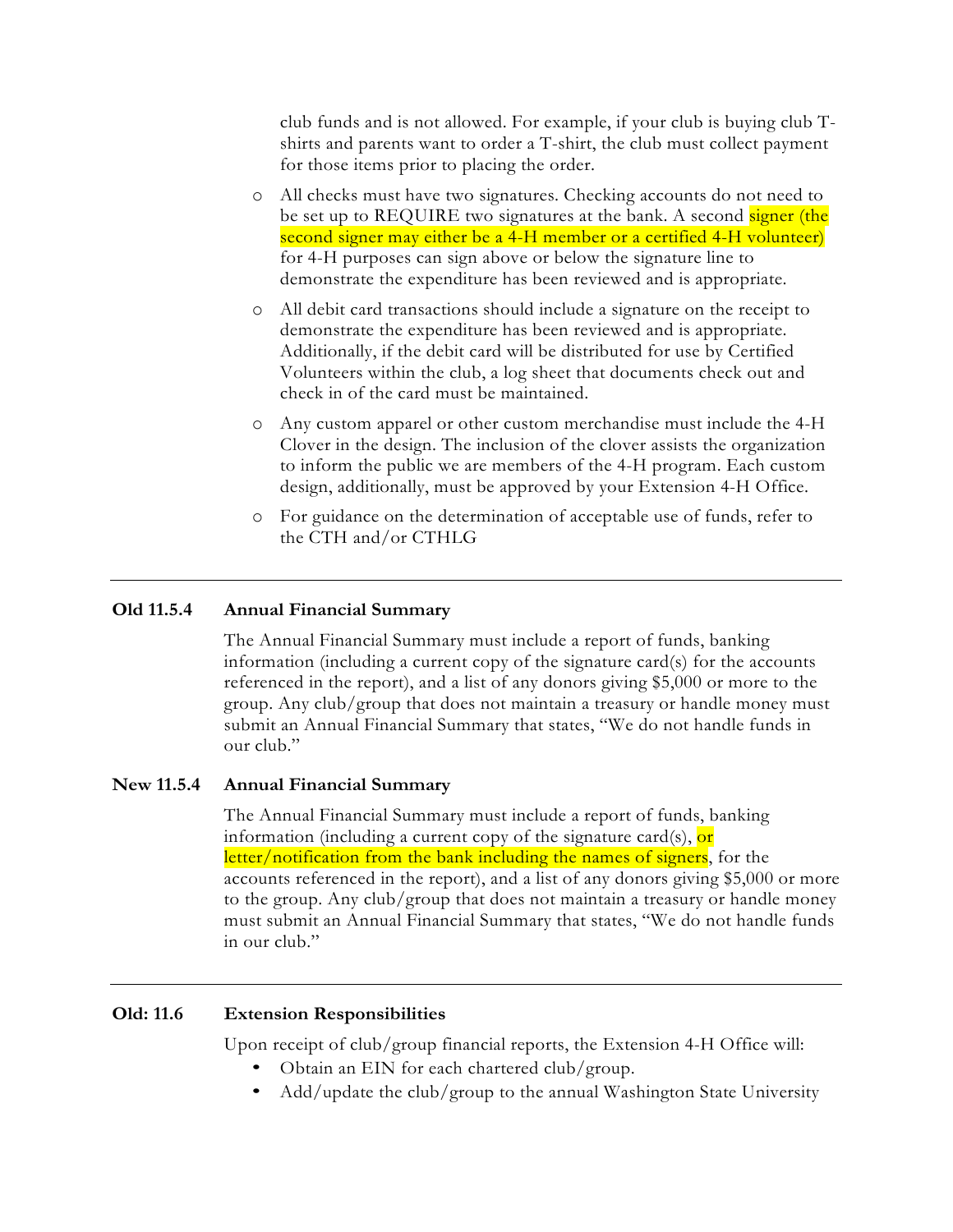4-H Youth Development report to the Internal Revenue Service. This renews the authorization of the club/group to be maintained under the Group Exemption.

- File a 990-N for each club/group.
- Begin process for dissolving a club that is disbanding.

# **Annual Compliance**

Each year, the WSU Extension 4-H Office will form a Compliance Committee that will conduct a full audit of 10% of the 4-H clubs/groups within the county. Failure to follow financial policies may result in corrective action and/or dismissal.

# **New: 11.6 Extension Responsibilities**

- Obtain an EIN for each chartered club/group.
- Add/update the club/group to the annual Washington State University 4-H Youth Development report to the Internal Revenue Service. This renews the authorization of the club/group to be maintained under the Group Exemption.

Upon receipt of club/group financial reports, the Extension 4-H Office will:

- File a 990-N for each club/group.
- Begin process for dissolving a club that is disbanding.
- Initiate annual compliance check through auditing 10% of all accounts within the county

Annual Compliance

Each year, the WSU Extension 4-H Office will form a Compliance Committee that will conduct a full audit of 10% of the 4-H clubs/groups within the county. Failure to follow financial policies may result in corrective action and/or dismissal.

# **Old: 13.3.1 Overnight Trips**

It is recognized that there are special concerns regarding overnight trips and the following are to be followed:

- o Youth are to sleep in gender quarters they identify with; each gender sleeps in separate quarters.
- o Youth are chaperoned by same-sex chaperones.
- o Youth and adults are not to stay in the same sleepingquarters.
- o Adults conduct regular room/bed checks.

# **New: 13.3.1 Overnight Trips**

It is recognized that there are special concerns regarding overnight trips and the following are to be followed: